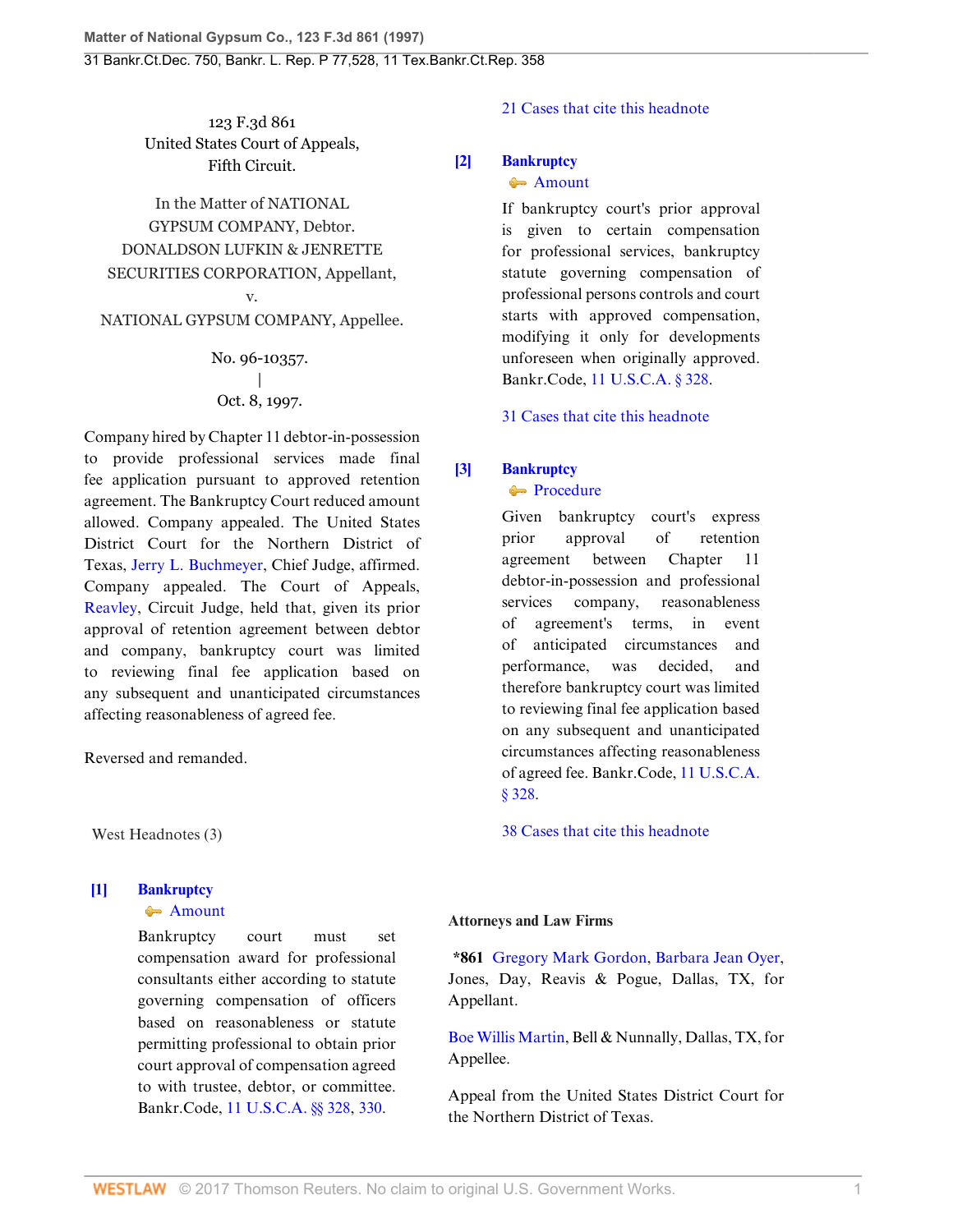**\*862** Before [REAVLEY](http://www.westlaw.com/Link/Document/FullText?findType=h&pubNum=176284&cite=0247561501&originatingDoc=I786224bb942c11d9a707f4371c9c34f0&refType=RQ&originationContext=document&vr=3.0&rs=cblt1.0&transitionType=DocumentItem&contextData=(sc.Search)), [BARKSDALE](http://www.westlaw.com/Link/Document/FullText?findType=h&pubNum=176284&cite=0194463701&originatingDoc=I786224bb942c11d9a707f4371c9c34f0&refType=RQ&originationContext=document&vr=3.0&rs=cblt1.0&transitionType=DocumentItem&contextData=(sc.Search)) and [STEWART,](http://www.westlaw.com/Link/Document/FullText?findType=h&pubNum=176284&cite=0182265801&originatingDoc=I786224bb942c11d9a707f4371c9c34f0&refType=RQ&originationContext=document&vr=3.0&rs=cblt1.0&transitionType=DocumentItem&contextData=(sc.Search)) Circuit Judges.

## **Opinion**

# [REAVLEY](http://www.westlaw.com/Link/Document/FullText?findType=h&pubNum=176284&cite=0247561501&originatingDoc=I786224bb942c11d9a707f4371c9c34f0&refType=RQ&originationContext=document&vr=3.0&rs=cblt1.0&transitionType=DocumentItem&contextData=(sc.Search)), Circuit Judge:

Donaldson Lufkin and Jenrette Securities Corp. (DLJ), retained by National Gypsum Company in its Chapter 11 bankruptcy reorganization, appeals the district court's affirmance of the bankruptcy court's fee order reducing the final DLJ fee from \$2,400,000 to \$2,000,000. Because we read the bankruptcy court's initial order to approve an agreed fee for DLJ, the court was required to follow [§ 328](http://www.westlaw.com/Link/Document/FullText?findType=L&pubNum=1000546&cite=11USCAS328&originatingDoc=I786224bb942c11d9a707f4371c9c34f0&refType=LQ&originationContext=document&vr=3.0&rs=cblt1.0&transitionType=DocumentItem&contextData=(sc.Search)) instead of [§ 330 of the Bankruptcy Code](http://www.westlaw.com/Link/Document/FullText?findType=L&pubNum=1000546&cite=11USCAS330&originatingDoc=I786224bb942c11d9a707f4371c9c34f0&refType=LQ&originationContext=document&vr=3.0&rs=cblt1.0&transitionType=DocumentItem&contextData=(sc.Search)). (11 U.S.C.) The fee order is reversed.

# *Background*

National Gypsum Company as the debtor-inpossession recorded its agreement with DLJ for professional services in a detailed letter dated April 16, 1991. The agreed compensation to DLJ was to be \$125,000 per month. Application was made to the bankruptcy court for approval of this retention agreement, and the court's order of June 20, 1991 granted that approval "upon the terms and conditions of that certain engagement letter dated April 16, 1991." The order ended with these words: "The Court retains the right to consider and approve the reasonableness and amount of DLJ's fees on both an interim and final basis."

Three subsequent orders were entered by the bankruptcy court during the 23 months of the Chapter 11 reorganization, all approving extension of the retention agreement under the terms and conditions set forth in the original order of June 20, 1991. In three applications for interim payments by DLJ, it set forth the full \$125,000 per month obligation. When the final application was made on June 7, 1993, DLJ claimed, by virtue of the agreed monthly fee, \$2,825,000 beyond the amount of the previous interim payments. National Gypsum Company raised objections to that amount, and all parties then agreed to a balance owing DLJ of \$2,400,000. However, after a hearing, the bankruptcy court reduced the amount allowed to \$2,000,000 as its judgment of reasonable compensation in the light of hourly compensation that had been allowed in similar bankruptcy cases in the same district. The district court affirmed the bankruptcy court's order on the ground that the latter did not abuse its discretion in analyzing the reasonableness of the fees under  $\frac{8}{330}$ . The district court ruled that  $\S$  328 was inapplicable because the order of the bankruptcy court was conditioned upon final approval by that court of the reasonableness of the compensation.

## <span id="page-1-1"></span>*Discussion*

Prior to 1978 the most able professionals were often unwilling to work for bankruptcy estates where their compensation would be subject to the uncertainties of what a judge thought the work was worth after it had been done.<sup>[1](#page-1-0)</sup> That uncertainty continues under the present [§ 330 of the](http://www.westlaw.com/Link/Document/FullText?findType=L&pubNum=1000546&cite=11USCAS330&originatingDoc=I786224bb942c11d9a707f4371c9c34f0&refType=LQ&originationContext=document&vr=3.0&rs=cblt1.0&transitionType=DocumentItem&contextData=(sc.Search)) [Bankruptcy Code](http://www.westlaw.com/Link/Document/FullText?findType=L&pubNum=1000546&cite=11USCAS330&originatingDoc=I786224bb942c11d9a707f4371c9c34f0&refType=LQ&originationContext=document&vr=3.0&rs=cblt1.0&transitionType=DocumentItem&contextData=(sc.Search)), which provides that the court award to professional consultants "reasonable compensation" based on relevant factors of time and comparable costs, etc. Under present  $\S$  328 the professional may avoid that uncertainty by obtaining court approval of compensation agreed to with the trustee (or debtor or committee). Thereafter, that approved compensation may be changed only for the following reason: "Notwithstanding such terms and conditions, the court may allow compensation different from the compensation provided under such terms and conditions after the conclusion of such employment, if such terms and conditions prove to have been improvident in light of developments not capable of being anticipated at the time of the fixing of such terms and conditions."

See *In re Benassi,* [72 B.R. 44, 47](http://www.westlaw.com/Link/Document/FullText?findType=Y&serNum=1987044208&pubNum=164&originatingDoc=I786224bb942c11d9a707f4371c9c34f0&refType=RP&fi=co_pp_sp_164_47&originationContext=document&vr=3.0&rs=cblt1.0&transitionType=DocumentItem&contextData=(sc.Search)#co_pp_sp_164_47) [\(Bankr.D.Minn.1987\)](http://www.westlaw.com/Link/Document/FullText?findType=Y&serNum=1987044208&pubNum=164&originatingDoc=I786224bb942c11d9a707f4371c9c34f0&refType=RP&fi=co_pp_sp_164_47&originationContext=document&vr=3.0&rs=cblt1.0&transitionType=DocumentItem&contextData=(sc.Search)#co_pp_sp_164_47) citing H.R.Rep. No. 595, 95th Cong. 1st Sess. 330 (1977), reprinted in 1978 U.S.Code Cong. & Admin. News 5963, 6286; *[In re Confections by Sandra,](http://www.westlaw.com/Link/Document/FullText?findType=Y&serNum=1988038740&pubNum=164&originatingDoc=I786224bb942c11d9a707f4371c9c34f0&refType=RP&fi=co_pp_sp_164_732&originationContext=document&vr=3.0&rs=cblt1.0&transitionType=DocumentItem&contextData=(sc.Search)#co_pp_sp_164_732)* [83 B.R. 729, 732 \(9th Cir. BAP 1987\);](http://www.westlaw.com/Link/Document/FullText?findType=Y&serNum=1988038740&pubNum=164&originatingDoc=I786224bb942c11d9a707f4371c9c34f0&refType=RP&fi=co_pp_sp_164_732&originationContext=document&vr=3.0&rs=cblt1.0&transitionType=DocumentItem&contextData=(sc.Search)#co_pp_sp_164_732) Lief M. Clark, *Paying the Piper: Rethinking Professional Compensation in Bankruptcy,* [1](http://www.westlaw.com/Link/Document/FullText?findType=Y&serNum=0103326404&pubNum=102040&originatingDoc=I786224bb942c11d9a707f4371c9c34f0&refType=LR&fi=co_pp_sp_102040_232&originationContext=document&vr=3.0&rs=cblt1.0&transitionType=DocumentItem&contextData=(sc.Search)#co_pp_sp_102040_232) [Am. Bankr.Inst. L.Rev. 231, 232 \(1993\)](http://www.westlaw.com/Link/Document/FullText?findType=Y&serNum=0103326404&pubNum=102040&originatingDoc=I786224bb942c11d9a707f4371c9c34f0&refType=LR&fi=co_pp_sp_102040_232&originationContext=document&vr=3.0&rs=cblt1.0&transitionType=DocumentItem&contextData=(sc.Search)#co_pp_sp_102040_232).

<span id="page-1-0"></span>[1](#page-1-1)